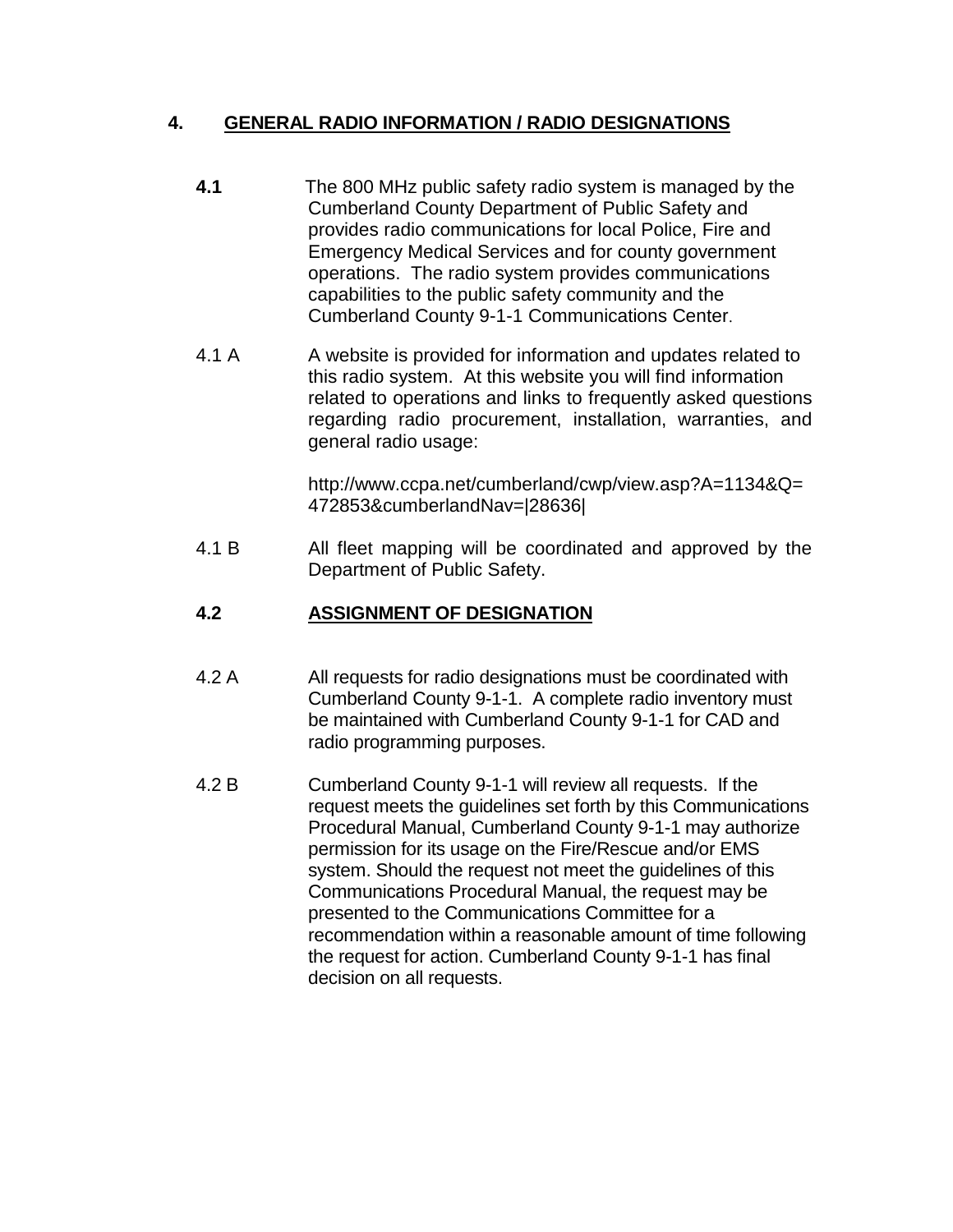| 4.2 C | Apparatus designations shall be determined by the unit's         |
|-------|------------------------------------------------------------------|
|       | primary function. Split and/or multiple designations are not     |
|       | permitted. Radio designations shall only be assigned to          |
|       | apparatus which would be considered functional and available     |
|       | for dispatch by the Communications Center when in service.       |
|       | Apparatus that has been retired without replacement or not       |
|       | meeting this guideline shall not be granted a radio designation. |

4.2 D Any designation change requests will be effective on a mutual date determined by the requester and the 9-1-1 Operations Manager. The determining factor will be the time needed to make changes within CAD and the manual dispatch systems.

## **4.3 ASSIGNMENT OF TEMPORARY DESIGNATION**

Cumberland County 9-1-1 may, at any time, make a temporary radio designation that may or may not be defined in this Communications Procedural Manual.

- **4.4 RADIO DESIGNATIONS** will be assigned in the following manner
- 4.4A *Single Units* will use the established company identification number prefixed by the assigned designation. Example: "Engine 65."
- 4.4B *Multiple Units* will use the established company identification number prefixed by the assigned designation and number of units in sequential order. Example: "Engine 1-65, 2-65."
- 4.4C *Chief Officers* will use the established company identification number prefixed by "Chief." Example: "Chief 65."
- 4.4D *Fire Company & EMS Company Assistant Chief Officer* will use the established company identification number prefixed by "Chief" and number of rank. Example: "Chief 1-65, 2-65, 3- 65, etc."
- 4.4E *Municipal Chief & Municipal Assistant Chief Officers* will use the established department identification number. Subordinate municipal chief officers will use the department identification number suffixed by the letter "A, B OR C" depending upon rank of authority. Example: "Chief 2" or "Chief 2-B."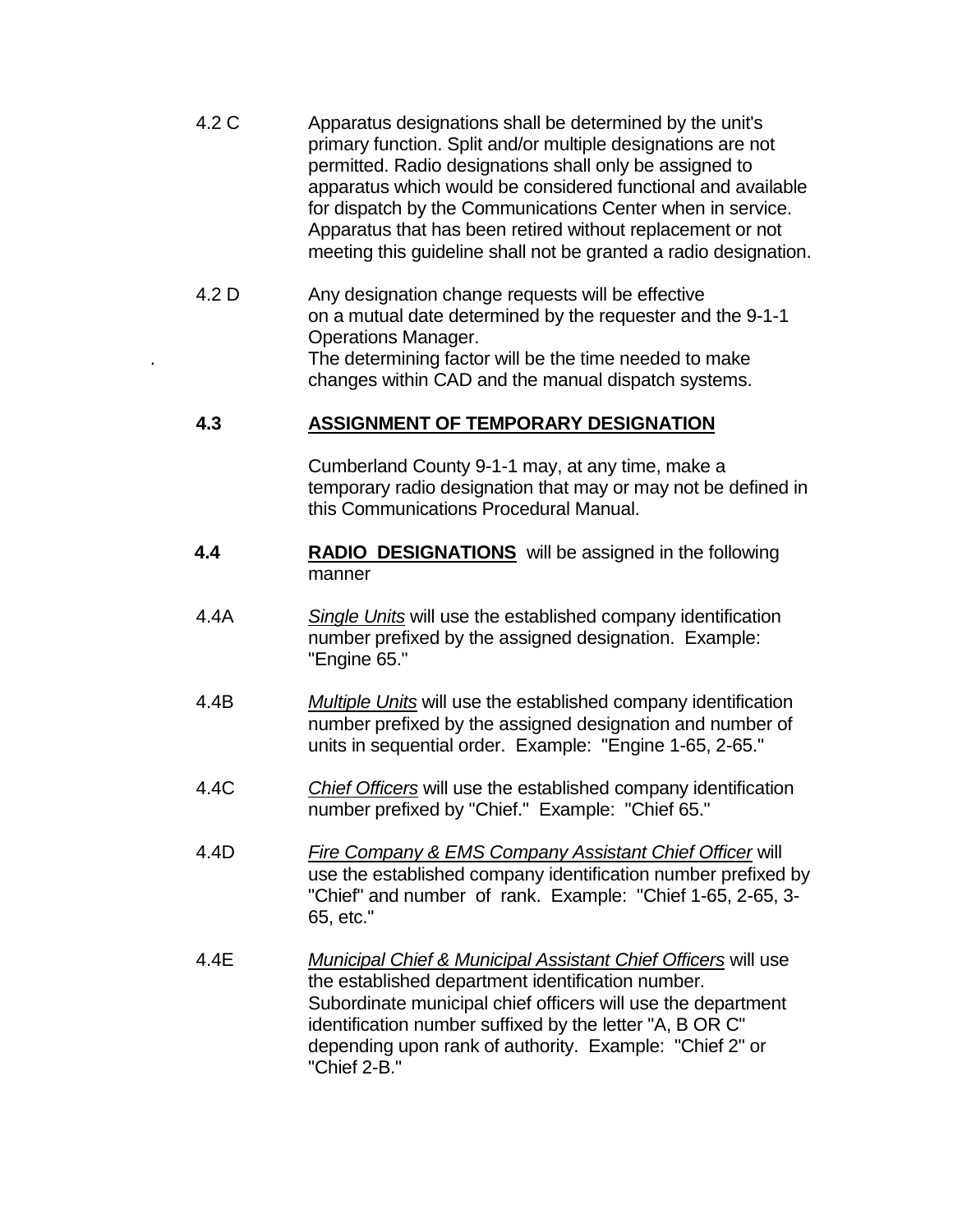#### **4.5 MOBILE RADIO UNITS**

*ALL* mobile use shall be in accordance with the procedures set forth in this document in its entirety.

#### 4.5A Radio Designation Standards

Chief Fire Service Officers: The designation "Chief" will be utilized to identify a specific individual who has ultimate fire ground authority within an organization or municipality. This designation will be limited to one fire chief and 3 subordinate fire chiefs.

Fire Company Chiefs will utilize the assigned company number of their respective organization.

Municipally appointed Chiefs will be assigned a unique number if requested.

Numbers will only be assigned to those chiefs who are officially appointed by the municipality. Municipal chiefs who are appointed by multiple municipalities will be assigned one number.

Exception:

Specialized Operational teams may be granted additional subordinate chief authorizations by the Cumberland County Joint Fire/Rescue and EMS Communications Committee. Additional subordinate chief requests for specialized teams will be reviewed by the Committee on an individual case-by-case basis for merit and approved if deemed necessary.

Specific radio channel authorizations can be found in Appendix III of this Communications Procedural Manual.

*River Rescue Commanding Officers*: Operations Officers of organized and chartered River Rescue associations will be designated as *"Commander."* The Commander designation will be used to identify a specific individual regardless of the location, vehicle or radio used. This designation is limited to the operations commander and three subordinate commanding officers.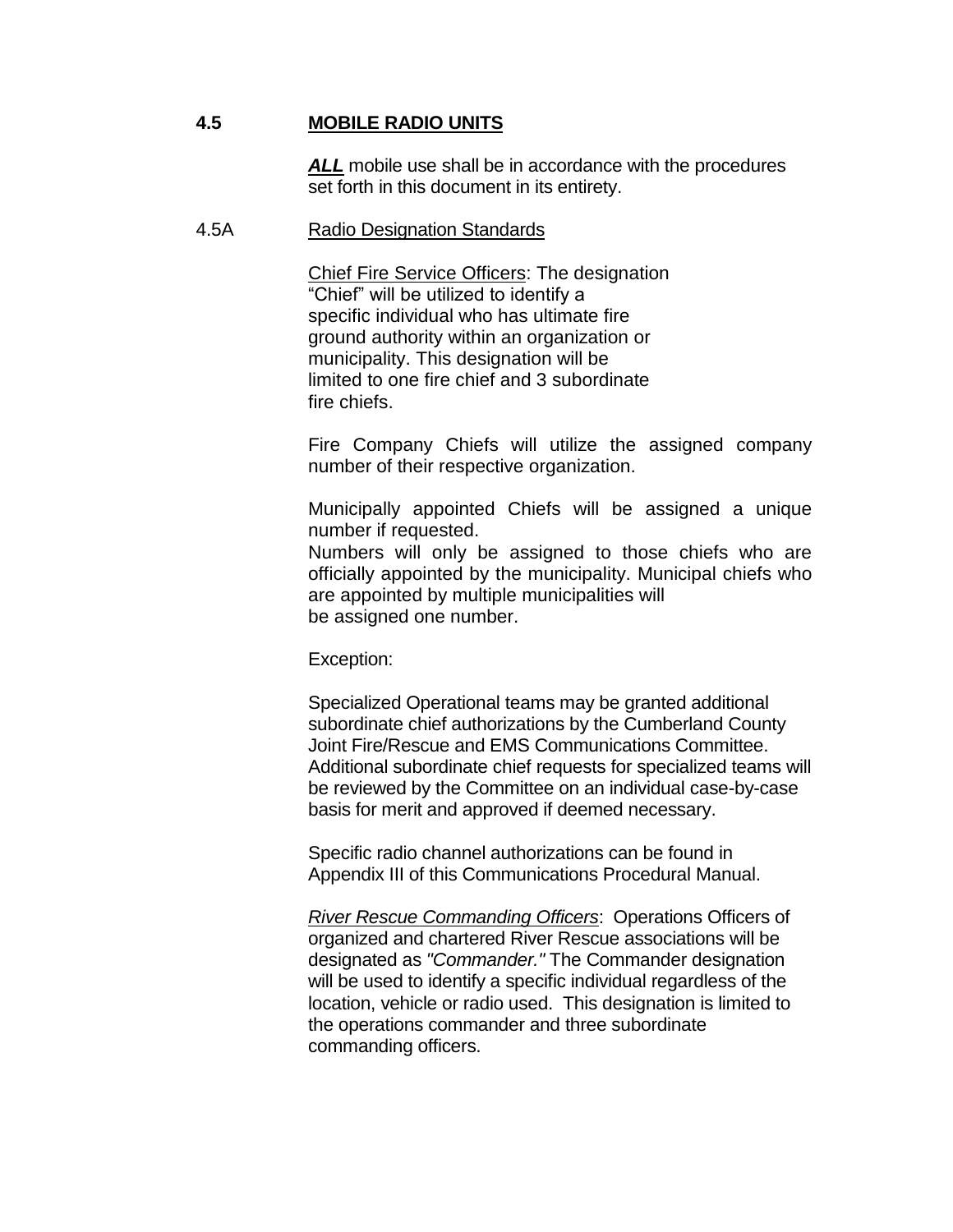*Chief EMS Officer of Independent EMS Services*: EMS Chief Officers affiliated with independent BLS Transport and ALS Services will use the assigned chief's designation for all radio transmissions, regardless of location, vehicle or radio used. This designation will be limited to *ONE EMS CHIEF AND TWO SUBORDINATE EMS CHIEFS*. The exception to this would be for organizations with multiple companies.

*EMS Officers of EMS Services Affiliated with Fire Companies*: EMS Officers of BLS transport companies or certified QRS response services that are affiliated with fire companies are assigned the *"Chief 4-" , "Chief 5-" and "Chief 6-"*  designations. (Example: "Chief 4-45" and "Chief 5-45"). The "Chief 4-" designation shall be the ranking EMS Officer (EMS Chief or EMS Captain) and then the "Chief 5 or 6" designations will be the next ranking EMS Officers(Assistant Chiefs, Duty Chiefs, EMS Captain, EMS Lieutenant, etc.).

Specific radio usage limitations can be found in Section 13.

*Subordinate Fire Service Officers*: These officers are limited to communications only on incidents to which their organization has been dispatched. Communications shall be limited to *"inter-fireground"* only. Subordinate Fire Officers shall identify themselves by using their established company number prefixed by "Captain" or "Lieutenant." Radio traffic to Headquarters shall be limited to *PRIORITY* incident traffic. *"Responding," On-the-Scene"* and other status related traffic is absolutely prohibited. Subordinate officers are not permitted nor authorized mobile radio installations in their personal vehicles under the county license.

*Duty Chief*: Assigned to a fire company/ municipal designated fire official/EMS Chief who acts as ranking officer in charge when no other chief officer is available for response coverage. This is not assigned to any single individual or officer position on a permanent basis. The *Duty Chief* will only be authorized radio privileges in the absence or unavailability of a fire company/municipal chief officer. These radio privileges are limited to communications between responding units and/or the Communications Center until Command has been assigned or established.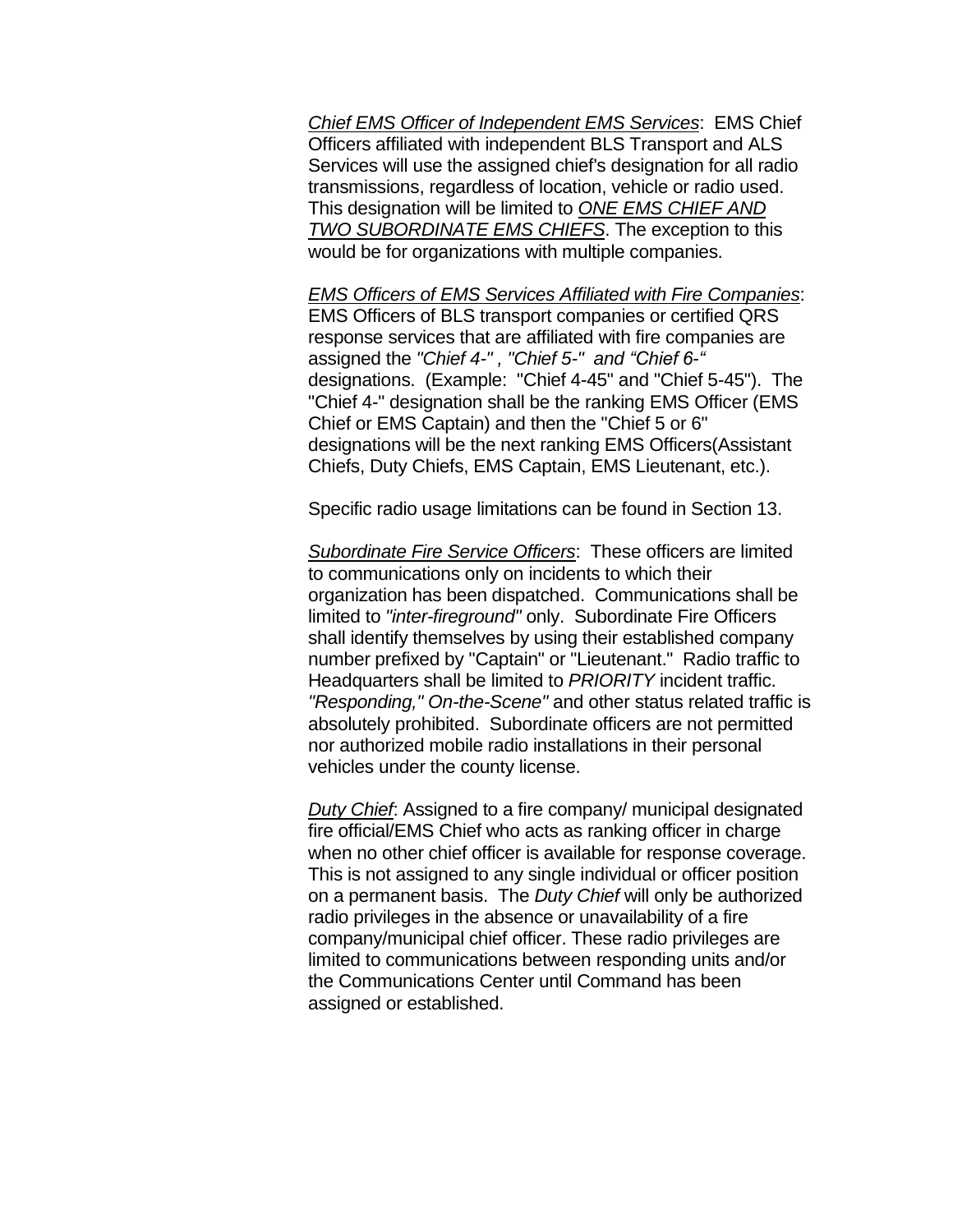The *Duty Chief* authorization is further limited to the response area in which the Company would be considered the *"Command Company."* In those municipalities having authorized municipal chief designations, fire company duty chiefs are not authorized. Companies having first due (Command Company) response area outside of these municipalities are permitted a *"Duty Chief"* designation. Under these circumstances, the *"Duty Chief"* designation will only be authorized for response outside of the municipality.

### **4.5 B** APPARATUS DESIGNATIONS/Requirements

Air- Apparatus specifically equipped with an air compressor or cascaded breathing air supply. Unit shall be capable of replenishing a minimum of fifty (50) breathing air cylinders.

Ambulance - Emergency Medical Service vehicle which provides Basic Life Support care as certified by the Pennsylvania Department of Health and provides patient transport.

Bariatric – Unit which provides equipment for supporting bariatric incidents.

Boat- Water craft designed to meet emergency service needs. Unit shall be capable of transporting a minimum of four(4) personnel and related equipment.

Brush - Unit shall be all wheel drive and equipped with tools and equipment for wildfire suppression. The unit shall be equipped with a pump and water tank. Unit must have pump and roll capability.

Canteen- Vehicle which provides personnel nourishment. Vehicle shall have sufficient provisions for a minimum of fifty(50) personnel and provide a hand and face decon area.

Captain- Used to designate a junior officer. Communications will be restricted to inter-incident operations.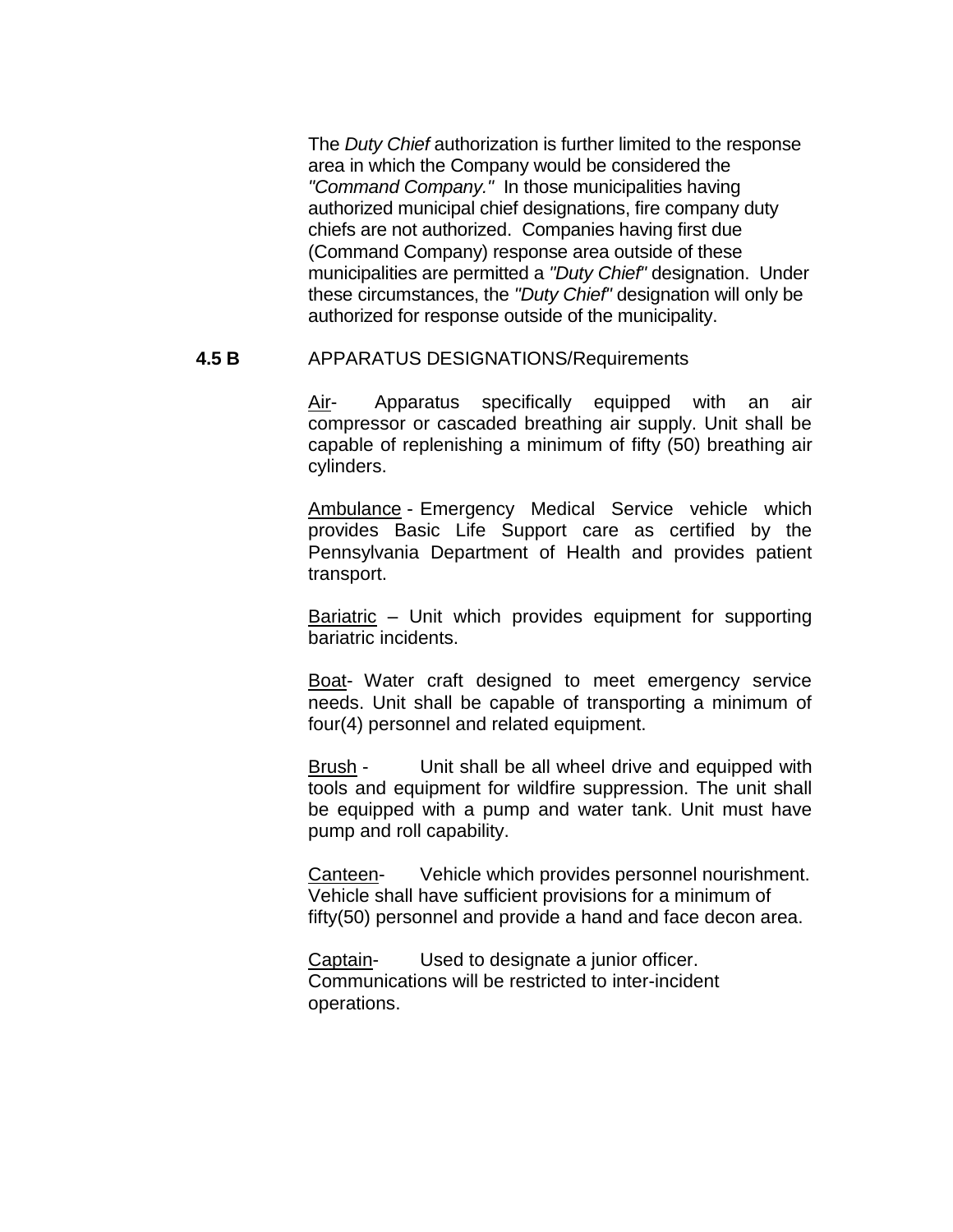Car- Assigned to Company/Department/Municipal owned vehicles that are not assigned to a specific Chief Officer and don't meet the definition of any other unit designation. Must meet definition of an emergency vehicle to have visual and audible warning devices.

Cave-In: Assigned to units carrying specialized collapse rescue extrication and shoring equipment. This unit's primary function would be rescue assistance for construction-related trench and building collapses.

Chemical- Apparatus designed to carry specialized equipment and extinguishing agents for control and suppression of special incidents.

Chief- Used to designate Chief Officer(s). Chief 99, Chief 199, etc.

Command- This designation is reserved for field incident use only. Command is assigned to the radio command of the incident.

Communications- Assigned to apparatus whose primary function is to provide command support at large or sustained incidents. A unit of this type shall be self contained, have numerous radios and wireless telephones, computers, and an incident planning area.

Crash-<br> **Crash-** Apparatus designed to handle incidents involving aircraft. Must be capable of discharging large volumes of foam and other extinguishing agents.

**Engine -** Assigned to apparatus with a fire pump, water, and hose. The fire pump shall be a minimum of 750 gallons per minute at 150 PSI and have a minimum water tank capacity of 500 gallons. Apparatus must carry equipment associated with engine company operations.

EV - (Event Vehicles) - Motorized equipment designated for event support.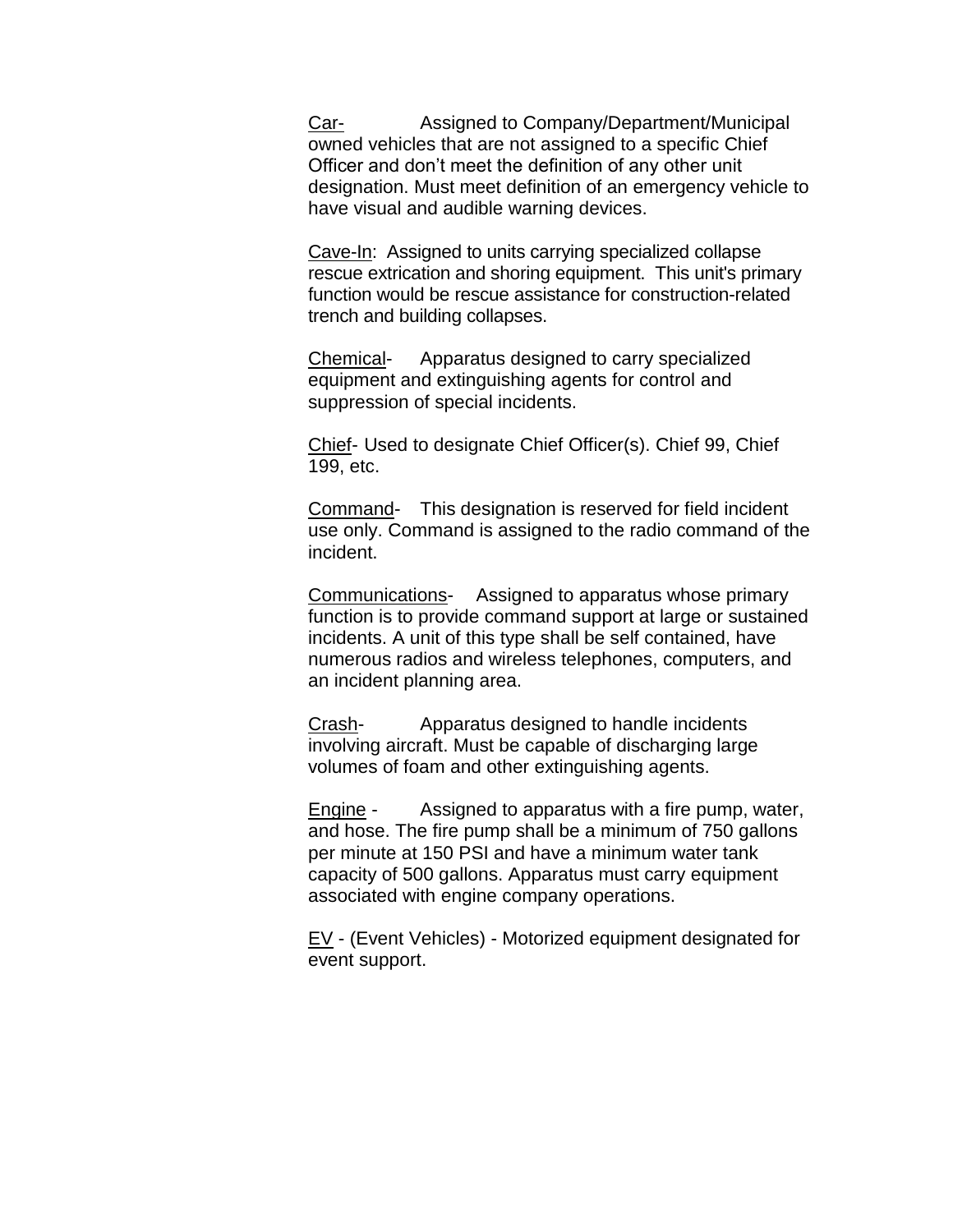Foam Tender - A self-powered unit or towed unit that is specifically designed to support foam operations. The unit shall carry a minimum of 500 gallons of AR or ATC foam concentrate. The unit shall also carry foam support equipment capable of transferring foam concentrate from one vehicle to another. This unit would operate in conjunction with a Foam Wagon.

Foam Wagon – A self-powered unit or towed unit that is specifically designed to support foam operations. The unit shall carry a minimum of 500 gallons of AR or ATC foam concentrate. The unit shall also carry foam support equipment and be capable of transferring foam concentrate from one vehicle to another. The unit will be capable of delivering a minimum of 500 gpm finished foam at a 6% foam solution delivery rate.

FP (Special Fire Police) - Assigned to special fire police. Communications is restricted to the special fire police frequency or acceptable municipal or Fire Company licensed frequencies. Radio designations will be the assigned company number followed by the number designation assigned to the user. FP99-1, FP99-2, etc.

Haz Mat- Vehicle equipped with specialized equipment to support hazardous materials incidents.

Lieutenant- Used to designate a junior officer. Communications will be restricted to inter-incident operations.

Medic - Emergency Medical Services vehicle which provides Advanced Life Support as certified by the Pennsylvania Department of Health and does not provide patient transport.

MICU (MU)- Emergency Medical Services vehicle which meets the requirements for an ambulance designation and provides both Advanced Life Support and Basic Life Support as certified by the Pennsylvania Department of Health.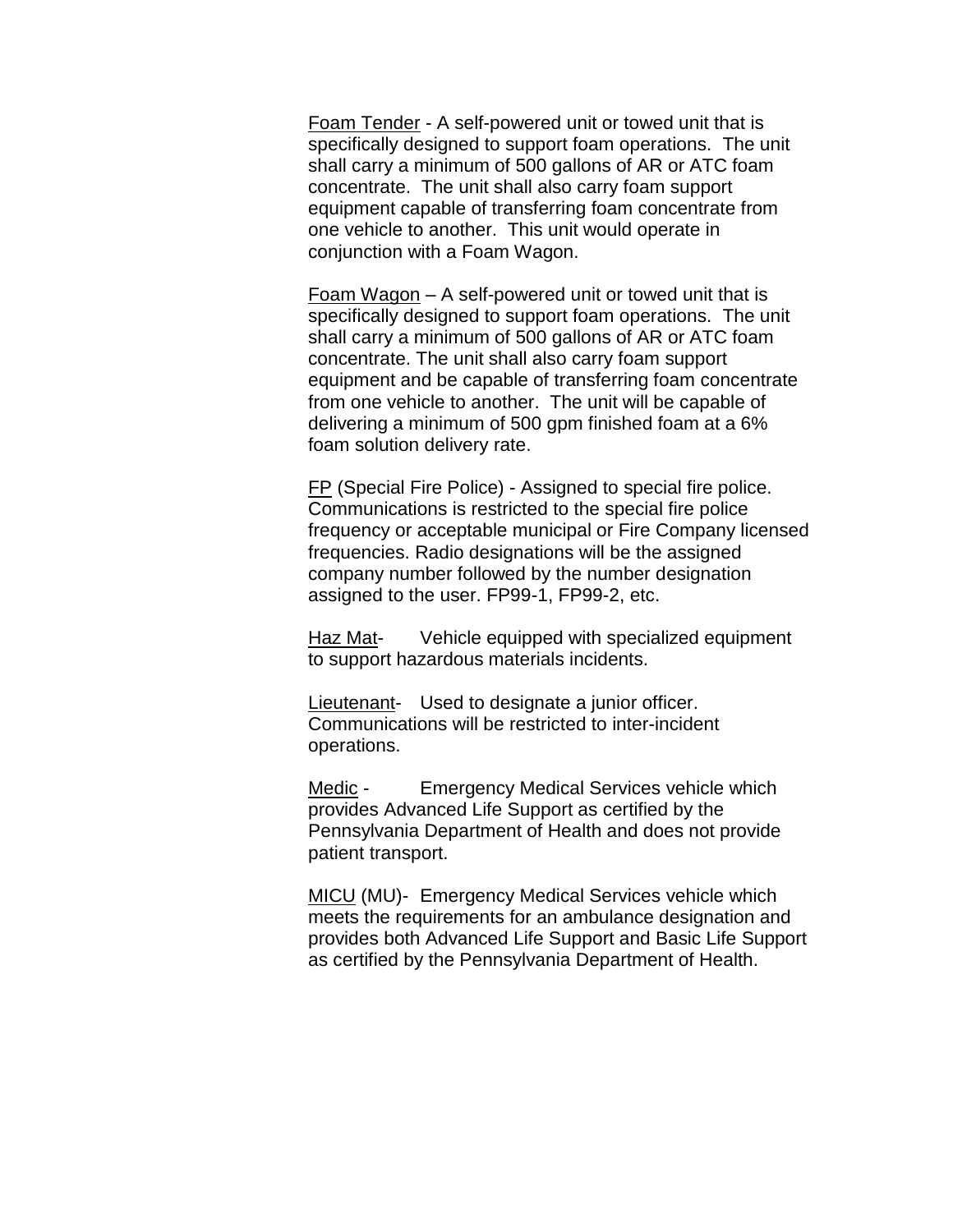Mini – Pumper - Assigned to apparatus with a fire pump, water, and hose. Pump rating shall be a minimum of 250 gallons per minute and a maximum of 750 gallons per minute at 150 PSI. Water tank shall be a minimum of 200 gallons. Apparatus shall carry equipment related to fire attack functions.

Portable- Any hand carried / portable radio. Portable radios will use company designations. Portable 99, Portable 199, etc.

Public Information Officer- Assigned to individuals appointed by the Department of Public Safety and assigned the responsibility of providing an interface between the Incident Commander and the news media or public. County designations will be PIO 900, PIO 901, etc..

QRS- Assigned to Quick Response Service units that provide medical assistance and meet the minimum standards of the voluntary recognition program for QRS as established by the Pennsylvania Department of Health. The unit shall be a non-transport vehicle and provide a minimum of first responder care.

Rescue- Unit assigned the primary responsibility of heavy rescue operations, but not limited to vehicle rescue. Unit shall provide extensive extrication equipment and an assortment of medium and heavy rescue tools. Unit shall be equipped with tools capable of spreading, pulling, pushing, cutting and lifting. Unit shall be capable of multiple rescue functions. Seating shall be provided for a minimum of five (5) personnel excluding the driver.

Rehab - This unit shall be capable of providing rehabilitation for a minimum of 12 personnel in a semicontrolled to controlled environment. Vehicle shall be equipped with a prone EMS evaluation station, seating, fluids, towels, blankets, first-aid kit, hand and face decontamination area and necessary lighting. This unit will provide basic nourishment as required.

Safety- Assigned to individuals with scene responsibility for personnel safety and accountability. Radio designations will be assigned company or municipal numbers. Safety 9, Safety 99, etc.. Communications will be restricted to inter-incident operations.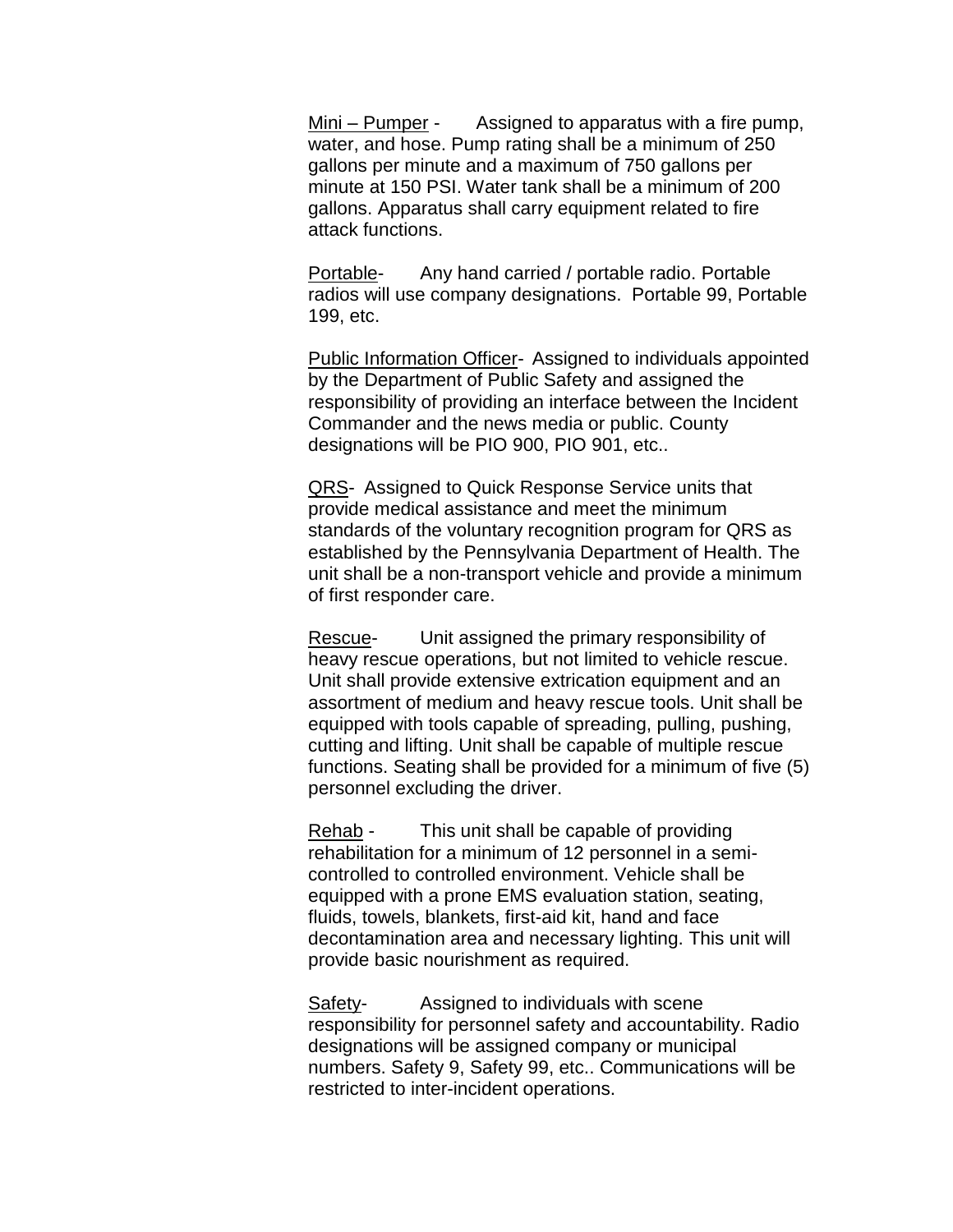Salvage – Apparatus whose primary function is salvage operations. Unit must carry essential equipment necessary for basic recovery operations at a fire or related fire department response.

Squad - Assigned to apparatus with a fire pump, water and hose. The fire pump shall be a minimum of 750 gallons per minute at 150 PSI and have a minimum water tank capacity of 500 gallons. The unit shall be equipped with tools, lighting and self-contained power to be used in supporting fire ground functions and rescue.

Tanker - The primary purpose of this vehicle is to transport water to fire ground operations. This vehicle shall carry a minimum of 1500 gallons of water, a fire pump rated at 150 PSI, and a portable water holding tank equal to or greater than the capacity of the vehicle water tank. Unit must be equipped with a high volume valve designed for discharging water into a folding tank.

Traffic **–** Assigned to vehicles whose primary function is to provide traffic and scene control personnel and or equipment.

Transport- This shall be a non-emergency vehicle whose primary function shall be to transport physically challenged individuals who do not require the services of an ambulance.

Truck-Apparatus equipped with an aerial ladder, elevating platform, or articulating arm with a minimum extension elevation of 75 feet. Apparatus must carry equipment for vertical/horizontal ventilation, salvage and overhaul, and forcible entry. Apparatus shall be equipped with 115 feet of ground ladders and sufficient power to operate tools and supply scene lighting.

Utility- Vehicles designed for general service (emergency or non-emergency). These vehicles do not qualify for any other listed designation. Must meet definition of an emergency vehicle to have visual and audible warning devices.